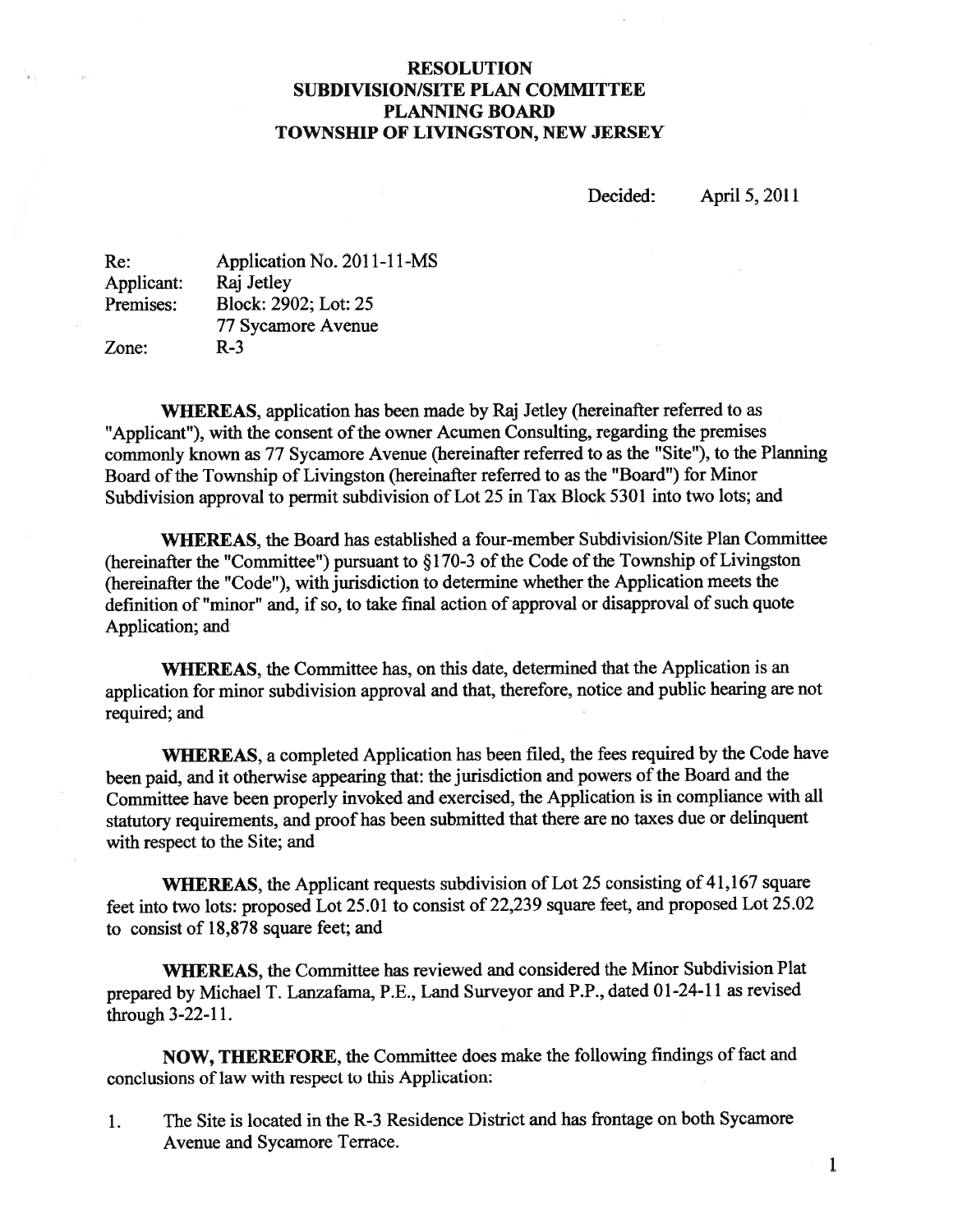- 2. Subdivision would result in proposed Lot 25.01 being <sup>a</sup> corner lot with primary frontage on Sycamore Avenue, and proposed Lot 25.02 having all of its frontage on Sycamore Terrace.
- 3. Lot 25.01 would have <sup>a</sup> front yard setback of 44.61 feet on Sycamore Avenue. That conforms to the established average setback of existing residences within 200 feet on the same side of the street and meets Code  $\S 170-98$ .C.(2) requirements.
- 4. Lot 25.01 would be <sup>a</sup> corner lot. Code § 170-3 provides that <sup>a</sup> corner lot has frontage on each of the two intersecting streets. The proposed set back from Sycamore Terrace is 40 feet and complies with the Code  $\S 170-87.L.(1)(c)$  requirements for a corner lot so long as the proposed residence faces Sycamore Avenue.
- 5. Lot 25.02 would have <sup>a</sup> front yard set back of 51.46 feet from the Sycamore Terrace right-of-way line. That complies with the Code § 170-98.C.(2) requirement of <sup>a</sup> minimum set back of 50.00 feet.

# NOW, THEREFORE, BE IT RESOLVED, by the Committee that:

- 1. The Application for Minor Subdivision is hereby approved.
- 2. This approval is subject to the following Conditions agreed to by Applicant:
	- A. The residence on Lot 25.01 shall face Sycamore Avenue.
	- B. Applicant shall obtain all necessary Soil Erosion & Sediment Control Certification.
	- C. Ifthe subdivision is accomplished by Deed, Condition A shall be set forth in the Deeds.
	- D. Numbers 2, 3, 4, 6, 8, 10, 11, and 12.c of the Board's Model Conditions of Approval as amended through March 15, 2011 and attached hereto are hereby incorporated herein.

NOW, THEREFORE, for the reasons set forth herein, it is hereby resolved by the Minor Subdivision/Site Plan Committee of the Planning Board of the Township of Livingston that the Minor Subdivision Application set forth herein be, and hereby is, granted and approved subject to the Conditions set forth in this Resolution.

chard Dinar. Chairman

<sup>I</sup> hereby certify this to be <sup>a</sup> true and accurate copy ofthe Resolution adopted by the Minor Subdivision/Site Plan Committee of the Planning Board of the Township of Livingston on April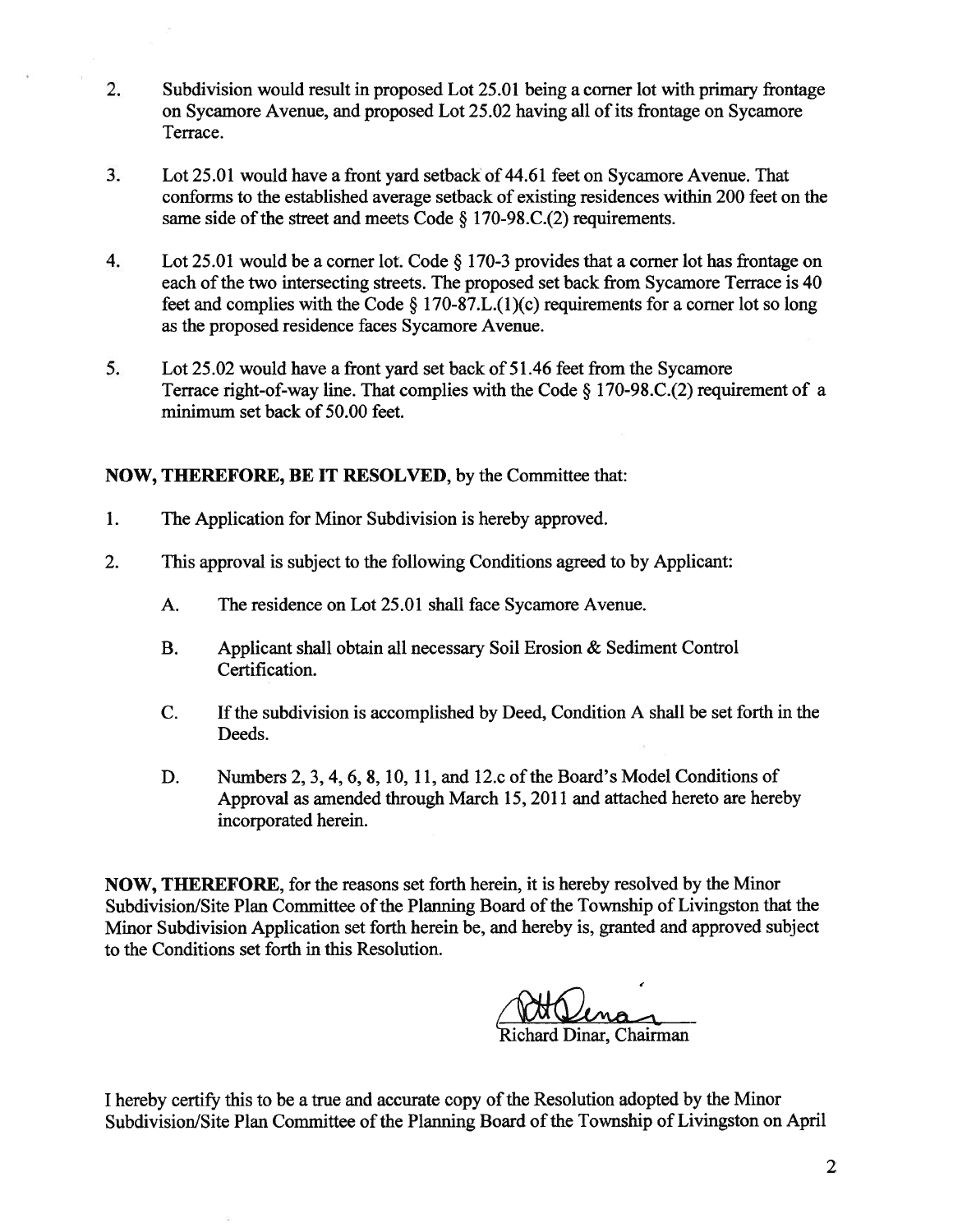5, 2011 by the affirmative votes of Members Dinar, Klein and Meade; they being all of the Members presen<sup>t</sup> and eligible to vote.

Jackie Coombs-Hollis Planning Board Secretary

# PLANNING BOARD, TOWNSHIP OF LIVINGSTON

Model Conditions of Approval (As Amended through March 15, 2011)

Every application turns on its own facts and isjudged on its own merits. Listed below are models of conditions which may be considered "standard". <sup>A</sup> standard can be tailored to specific circumstances, and may not always apply. Other or additional conditions may be tailored for any application.

### 1. Architecture

- a. Rooftop ancillary structures and equipment shall be screened by material compatible with the exterior finish of the building and matching the exterior color of the building as closely as possible.
- b. Enclosures of trash bins, recycling bins or dumpsters shall be of the same type of materials and the same color as the exterior finish of the building.

## 2. Blasting

In the event that blasting be necessary on the Site, the following conditions shall apply in addition to all requirements of federal law or regulations:

- a. All blasting operations shall be performed in strict compliance with N.J.S.A.  $21:1A-128$  et seq. and N.J.A.C. 12:190-1.1 et seq., or superseding requirements.
- b. <sup>A</sup> pre-blast inspection of all structures on all properties adjacent to the Site or within 200 feet of the blasting (whichever is the greater distance) shall be conducted at Applicant's expense.
- c. Blasting shall occur only between 10:00 a.m. and 3:00 p.m. on Monday through Friday. Blasting during other hours may be permitted, temporarily, by the Township Engineer upon his finding that <sup>a</sup> condition constituting an emergency exists and necessitates such permission.
- d. Applicant shall coordinate all blasting with the Livingston Police and Fire Departments. If traffic control is required, it shall be provided at Applicant's expense.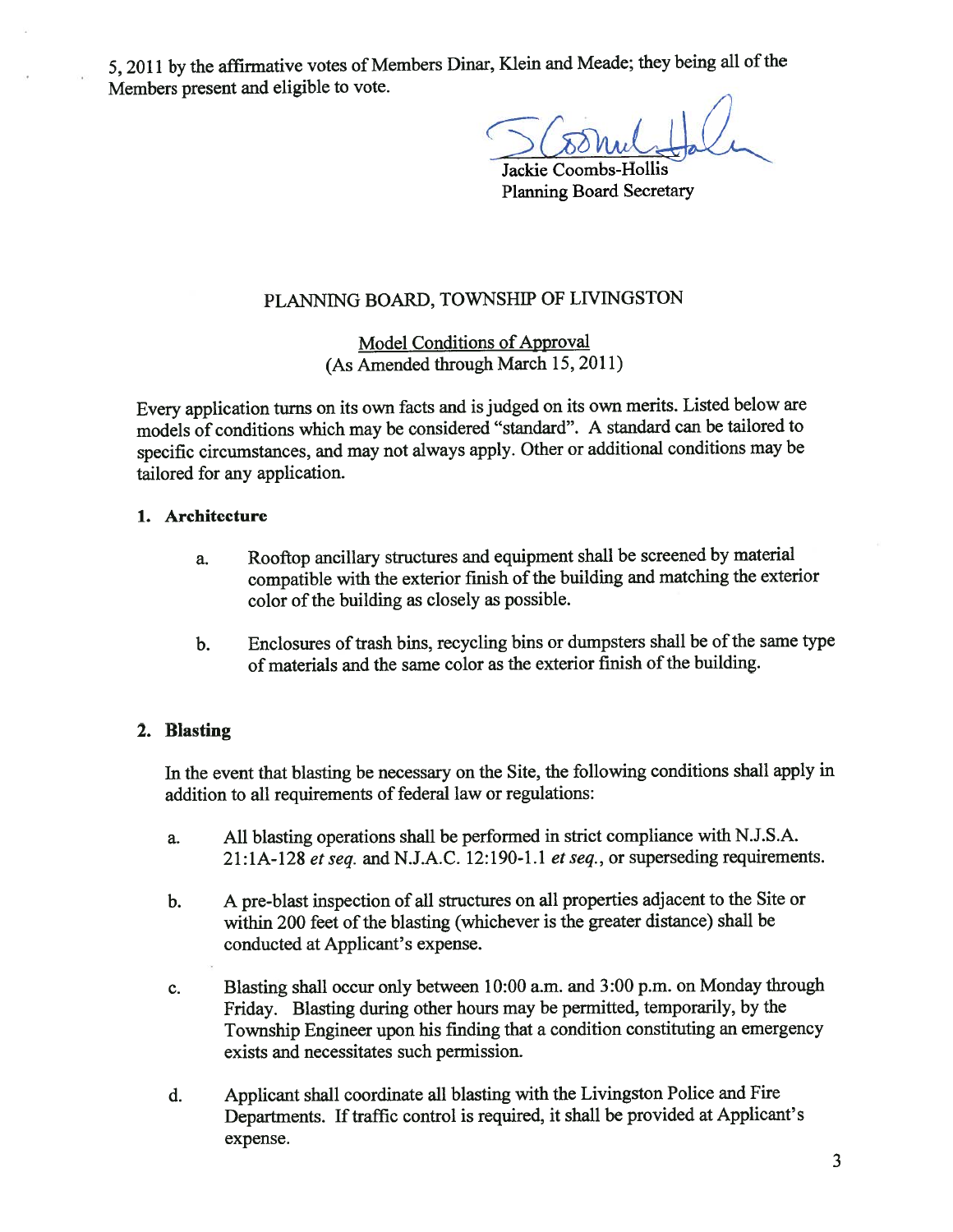- e. Applicant shall give the Township Engineer, the Chief of Police, the Fire Chief, and all owners of structures required to be inspected under "b" above, written notice of scheduled blasting operations to be received not less than 20 days, nor more than 40 days, prior to their commencement. If scheduled blasting operations are delayed or suspended they shall not be resumed until new notice has been given and received. All notices shall include the name and telephone number of Applicant's representative for purposes of receiving and responding to questions and comments.
- f. These conditions do not supersede any requirements of law or regulation that are more strict or restrictive.

## 3. Cleanliness

- a. At the close of each work day the Site shall be thoroughly cleaned and all trash and construction debris, including that within buildings under construction, shall be placed in covered dumpsters which shall be removed from the Site, and replaced, before they overflow.
- b. Not less often than weekly, and whenever else required by the Construction Official or the Township Engineer, the public streets adjacent to the Site, and within 500 feet of the Site, shall be manually or mechanically broom swep<sup>t</sup> to remove dirt, mud or debris originating from the Site.
- c. Dust suppression methods acceptable to the Construction Official and the Township Engineer shall be utilized on the Site.

## 4. Deeds & Easements

All deeds, easements, dedications or restrictions required by this approval shall be subject to review and approval by the Board Attorney prior to signing and filing for recordation.

## 5. Detention Basins

- a. Stormwater managemen<sup>t</sup> basins shall be established on lots created for that purpose only. No structures that are not an approved part of the stormwater managemen<sup>t</sup> system shall be erected on any such lot.
- b. If the approval of the Application calls for title to such a lot to be transferred to the Township; at such time as the Township accepts any new streets or roads on the Site, title to the lot shall be conveyed to the Township provided that the Township Engineer is then satisfied that the basin has been constructed in full compliance with all applicable requirements. The deed conveying such title shall be subject to prior approval by both the Board Attorney and the Township Attorney.

4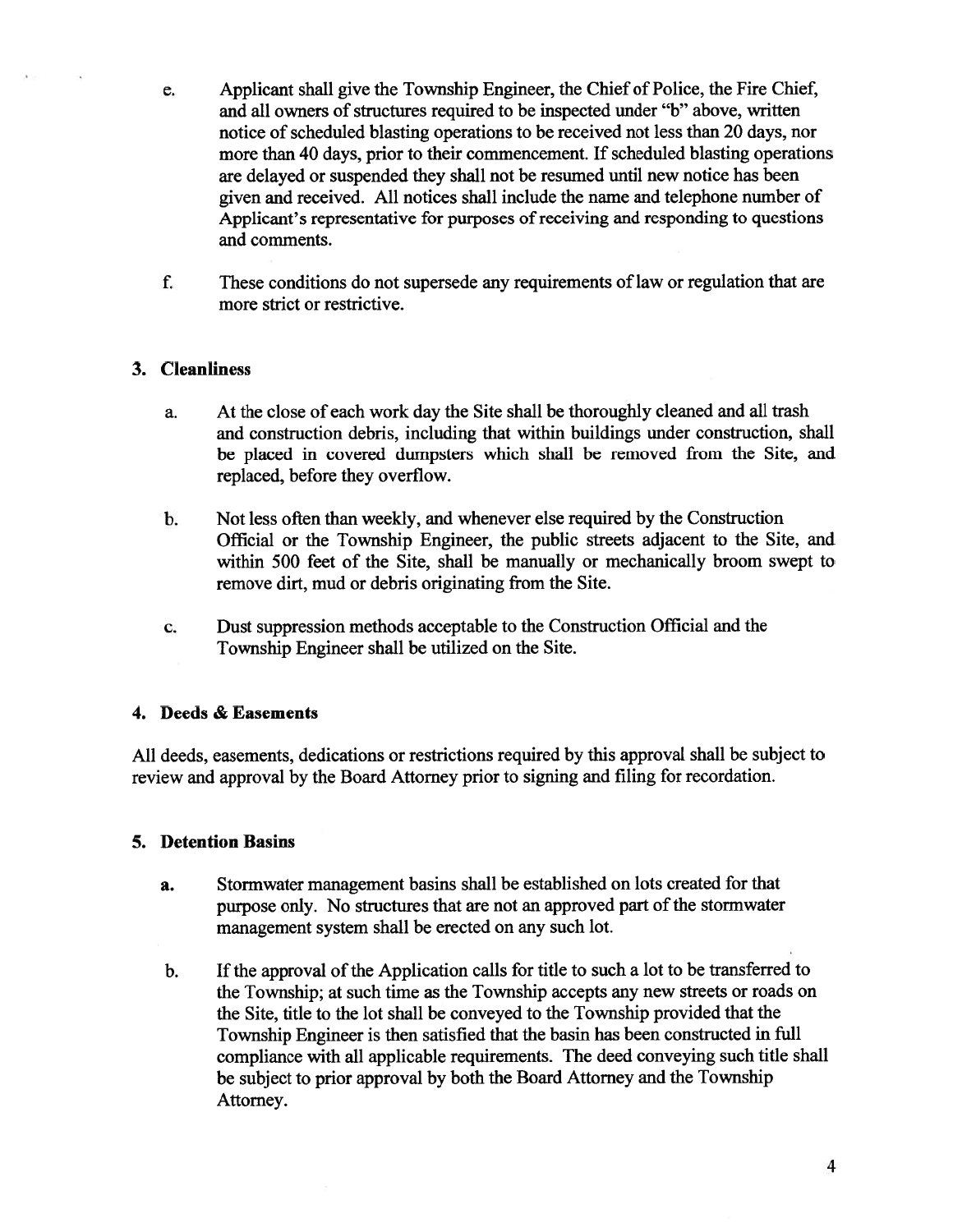c. <sup>A</sup> maintenance <sup>p</sup>lan (as well as any future revisions) meeting the requirements of the Residential Site Improvement Standards or the Township's Stormwater Control Ordinance, or both, as applicable, shall be prepare<sup>d</sup> by Applicant in terms receiving the approval of the Township Engineer. Unless maintenance is assumed by the Township or <sup>a</sup> public agency as its direct responsibility , the maintenance <sup>p</sup>lan and any future revisions shall be recorded upon the deed of record for the property in terms approve<sup>d</sup> in advance by both the Board Attorney and the Township Attorney.

# 6. Final Plans

Prior to the issuance of any Township permit for demolition of any structure, preparation of the Site, or construction of any improvement:

- a. The full text of all of the conditions of this approval, and all plan changes agreed to in the course of the hearing, shall be set out on final plans submitted to the Construction Official, the Township Engineer and the Board Secretary; and
- b. Such final <sup>p</sup>lans shall have been reviewed by the Board Secretary or the Board's Planning Consultant for determination of whether the <sup>p</sup>lans conform to the Board's approvals and shall then have been signed by the Board Chairman, the Board Secretary and the Township Engineer.

# 7. Flood Hazards

- a. Insert on the final site <sup>p</sup>lan and/or subdivision map <sup>a</sup> metes and bounds description of all flood hazard areas located on the Site.
- b. Insert in all deeds for individual lots that contain or are adjacent to flood hazard areas, and on the preliminary and final subdivision maps or <sup>p</sup>lats, the following covenant: "The lands designated herein contain flood hazard areas. There shall be no disturbance of any kind as to any flood hazard area unless permitted by N.J.D.E.P. pursuan<sup>t</sup> to the Flood Hazard Control Act, N.J.S.A. 58:16A-50 et. seq. or superseding requirements."

## 8. Guarantees

- a. The approval of this Application is subject to the posting of any and all required performance guarantees, soil erosion and sediment control approvals, and any other requirements of Township ordinances prior to the commencement of site preparation or construction.
- b. This approva<sup>l</sup> is also conditioned upon the Applicant providing, prior to issuance of the first certificate of occupancy, a performance guarantee for any aspects of the approve<sup>d</sup> landscaping or fencing that has not been completed by the time of issuance of such certificate.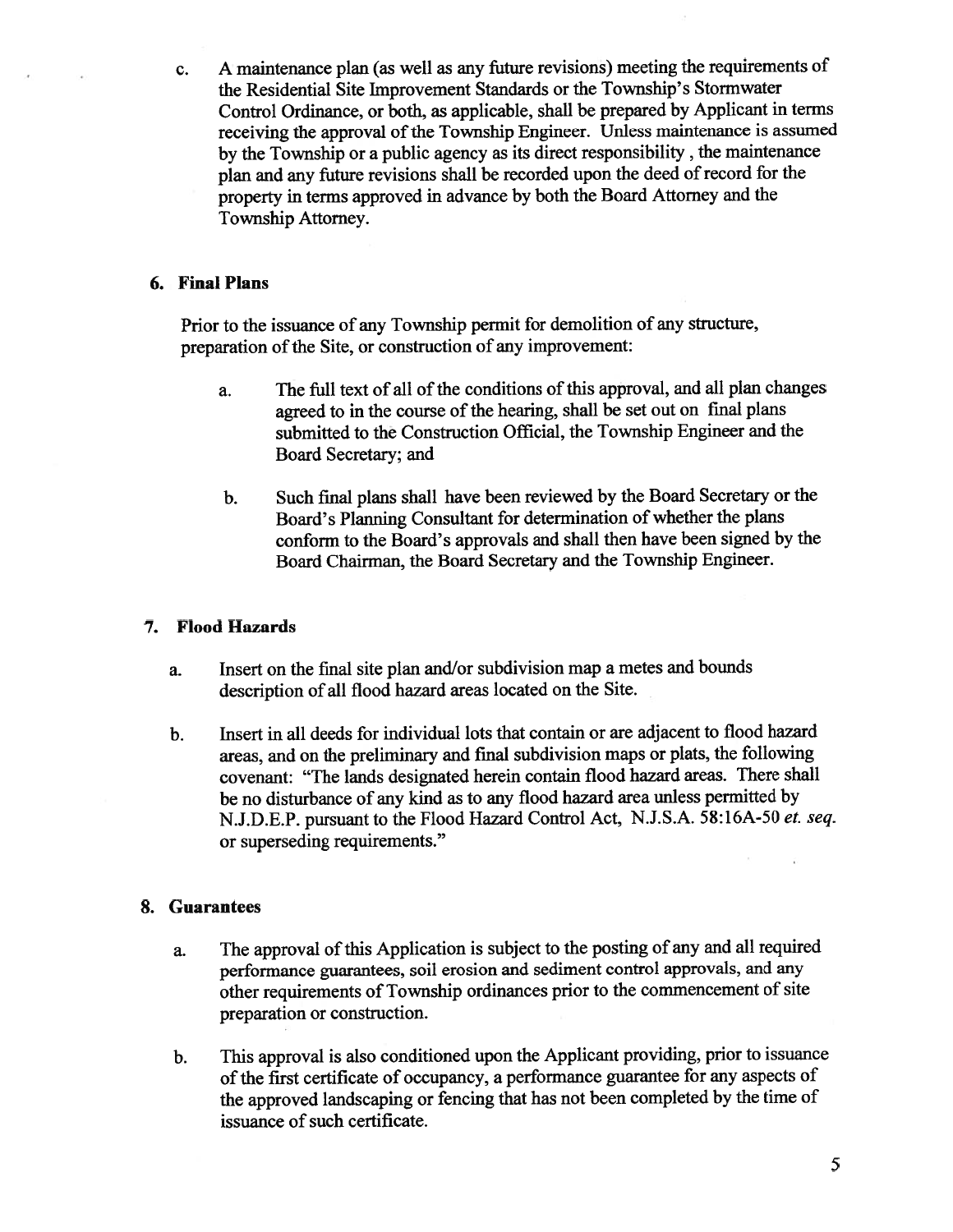### 9. Landscaping & Environmental Protection

- a. All deciduous trees planted shall have <sup>a</sup> caliper of not less than 2.5 inches measured at <sup>a</sup> height of 4.0 feet above the root ball. All evergreen trees planted shall have <sup>a</sup> height of 6.0 to 8.0 feet.
- b. Street shade trees shall be planted in front yards and outside the right-of-way and shall not be included in the calculation of replacement trees required by the Trees Ordinance.
- c. Any tree or other planting installed in accordance with the plans which dies shall be replaced, within the current or next planting season, in kind and at the same size as it had reached at the time of death; except that if it died more than three years after planting its replacement need not be larger than the size it had reached three years after planting. The same replacement requirements shall apply to <sup>a</sup> tree or other planting removed because of damage or disease.
- d. No tree existing on the Site at the time of filing of the application shall be removed excep<sup>t</sup> as identified for removal on an approved plan. Every existing tree to be preserved shall be tagged and shall be shown on the Site Plan or Subdivision Plan. During site preparation and during construction, each such tree shall be protected by snow fencing or <sup>a</sup> more substantial means approved by the Construction Official. No soils, excavated materials, or any construction equipment or building materials, shall be stored or operated within <sup>a</sup> root protection zone that shall be the greater distance of  $(i)$  the crown drip line, or  $(ii)$  a distance equal to caliper multiplied by one (1) foot, (but never less than eight (8) feet from the trunk of <sup>a</sup> tree to be preserved), or anywhere else where such soil or materials can adversely affect the health of trees to be preserved. All work done within the root protection zone shall be accomplished with hand tools.
- e. The grade of land located within the root protection zone shall not be raised or lowered more than three (3) inches unless compensated for by welling or retaining wall methods; but in no event shall welling or retaining walls be installed less than eight (8) feet from the trunk of <sup>a</sup> tree.
- f. During site preparation or construction, no fuel storage, and no refueling, maintenance, repair or washdown of construction equipment, shall occur within fifty (50) feet of any tree to be preserved.
- g. Any provision of the Trees Ordinance,  $\S 170-53$  et seq. of the Code of the Township of Livingston, that establishes a higher or more restrictive standard or requirement shall control.
- h. No mulch shall be placed, or allowed to accumulate, within six inches of the trunk of any tree or shrub planted on the Site in compliance with this resolution. Mulch shall not be applied, or allowed to accumulate, elsewhere within the drip line of the tree or shrub to a depth in excess of four inches.

6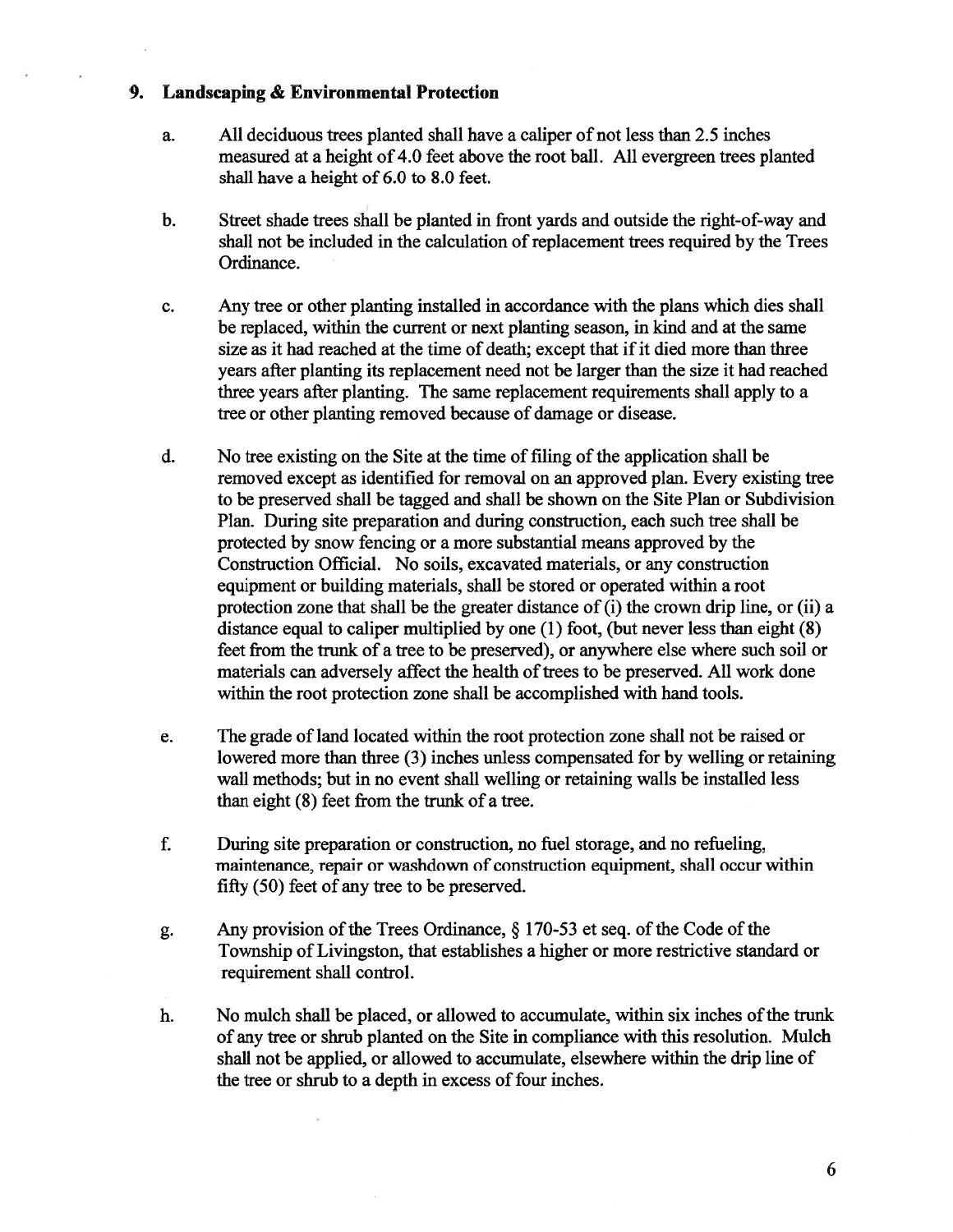- a. No site preparation, demolition or construction activity shall be performed on the Site on Sundays, or before 7:30 a.m. or after 5:00 p.m. on weekdays, or before 9:00 a.m. or after 5:00 p.m. on Saturdays or federal holidays.
- b. All vehicles and motorized machinery operated on the Site shall be equipped with properly operating mufflers.
- c. No site preparation, demolition or construction activity (other than authorized blasting) shall produce, at the property line, (i) continuous airborne sound at <sup>a</sup> sound level in excess of 65 dBA, or which has an octave band sound pressure level in decibels which exceeds the standards provided in 32 N.J.R. 2230 et. seq., or (ii) impulsive sound in air which has <sup>a</sup> peak sound pressure level in excess of 80 decibels, or (iii) impulsive sound in air which repeats more than four times in any hour and has <sup>a</sup> peak sound pressure level in excess of 50 decibels.
- d. Relief from these noise conditions may be permitted, temporarily, by the Township Engineer upon his finding that <sup>a</sup> circumstance constituting an emergency exists and necessitates such permission.

### 11. Other Governmental Approvals

- a. Applicant shall comply with all applicable Federal, State and local laws and regulations and obtain any other governmental approvals required for implementation of this application as approved. If any other governmental agency or authority grants <sup>a</sup> waiver of or variance from any law, rule or regulation, or imposes any condition or requirement, which affects this approval or any of the conditions contained herein, then this Board shall have the right to review such action as it relates to this Board's approval or conditions and to modify, amend or revoke its approval and/or conditions.
- b. No Township permit for demolition of any structure, preparation of the Site or construction of any improvement shall be issued until proof of request for such approvals, and any action thereupon, shall have been presented to the Construction Official and the Board Secretary by the Applicant.

#### 12. Paving and Sidewalks

- a. Applicant shall install the top course of street paving:
	- (1) For residential development not later than the earlier <sup>o</sup> three (3) years after the issuance of the first certificate of occupancy or three  $(3)$  months after fifty percent (50%) of residential units have received certificates of occupancy.
	- (2) For non-residential or mixed-use development, prior to issuance of the first certificate of occupancy.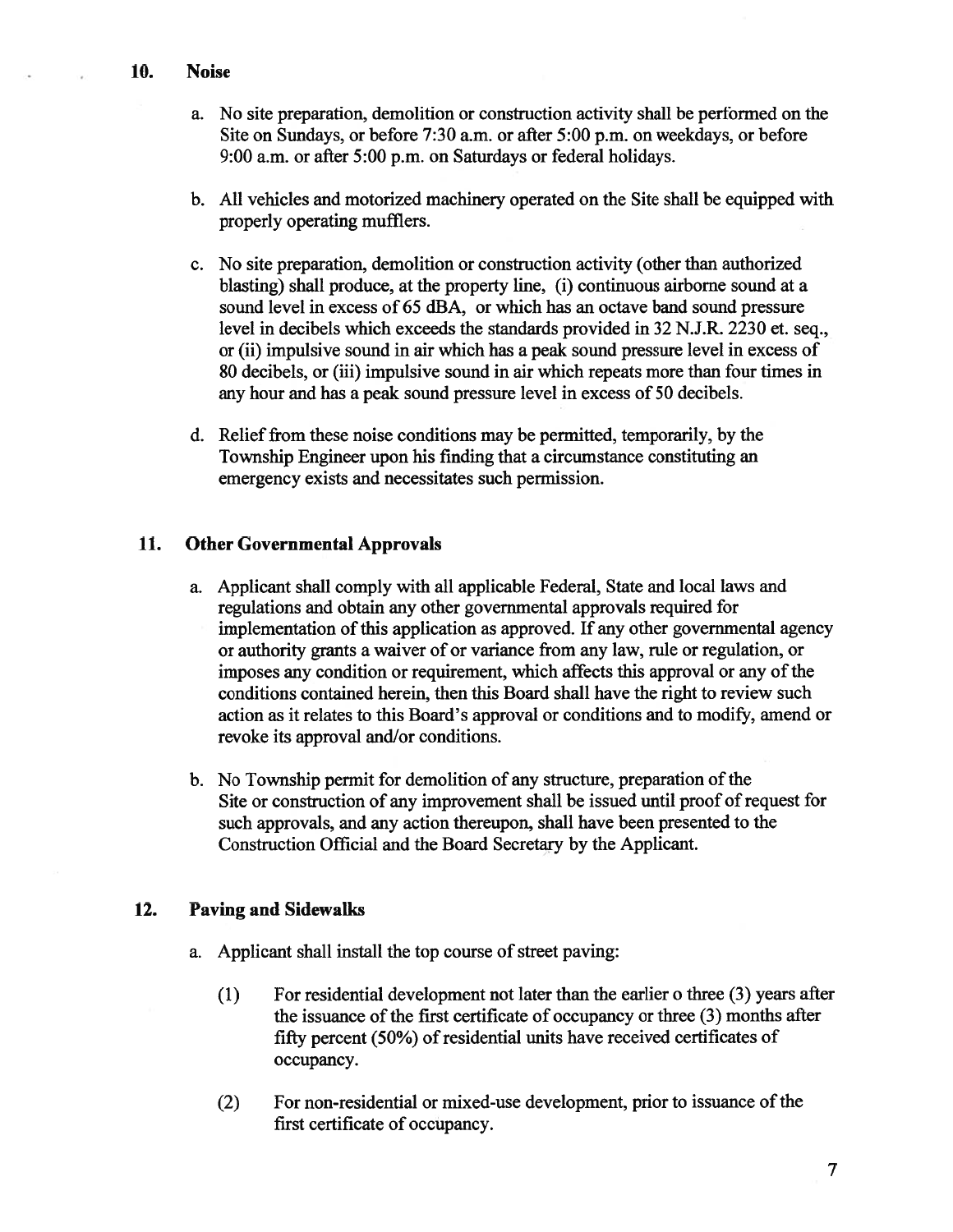- b. All manholes, catch basins, and driveway curbs shall be ramped until the top course of street paving has been installed.
- c. All sidewalks shall be constructed of concrete or of non-asphalt payers and shall be not less than four feet wide in <sup>a</sup> residence district or five feet wide in the Business Improvement District. Existing sidewalks that do not meet prior Township Code requirements shall be replaced to the standard for the new sidewalks.

#### 13. Signs

The Board shall retain jurisdiction over any and all signs until the final certificate of occupancy has been issued.

#### 14. Traffic and Parking Enforcement

- a. The Applicant shall comply with State law and applicable Township Ordinances regarding handicapped parking and shall maintain such spaces and all the traffic and parking signage and markings on the Site in good order and repair.
- b. At the time of applying for <sup>a</sup> building permit the Applicant shall submit proof of having filed <sup>a</sup> written reques<sup>t</sup> pursuan<sup>t</sup> to, and in accordance with, N.J.S.A. 39:5A-1, requesting that N.J.S.A. 39:1-1 *et seq.* be made applicable to the roads, streets, driveways, parking areas, etc. within the Site. The Applicant shall provide proof of the governmental action on such request to the Construction Official prior to issuance of the final certificate of occupancy.

#### 15. Utilities for Site Plans and Major Subdivisions

Applicant will construct all utilities underground as required by law, and shall submit to the Engineering Department <sup>a</sup> written instrument from each serving utility evidencing full compliance with this condition and with Code Section  $170-73.A.(17)$  of the Land Use Ordinance before issuance of any certificate of occupancy.

#### 16. Wetlands

- a. Applicant will insert on the final subdivision map <sup>a</sup> metes and bounds description of all wetlands, wetlands transition areas, and buffers on the Site.
- b. Where applicable, each deed for <sup>a</sup> lot, and the subdivision plat, shall contain the following language: "The lands designated herein contain wetlands and wetlands transition areas. There shall be no disturbance of any kind as to any wetlands or wetlands transition areas unless permitted by N.J.D.E.P. pursuan<sup>t</sup> to law, and Best Management Practices (as defined in N.J.A.C. 7:7A-1 .4 or superseding requirements) for prevention or reduction of adverse impacts upon or pollution of wetlands, wetlands transition areas and buffers shall be followed at all times.